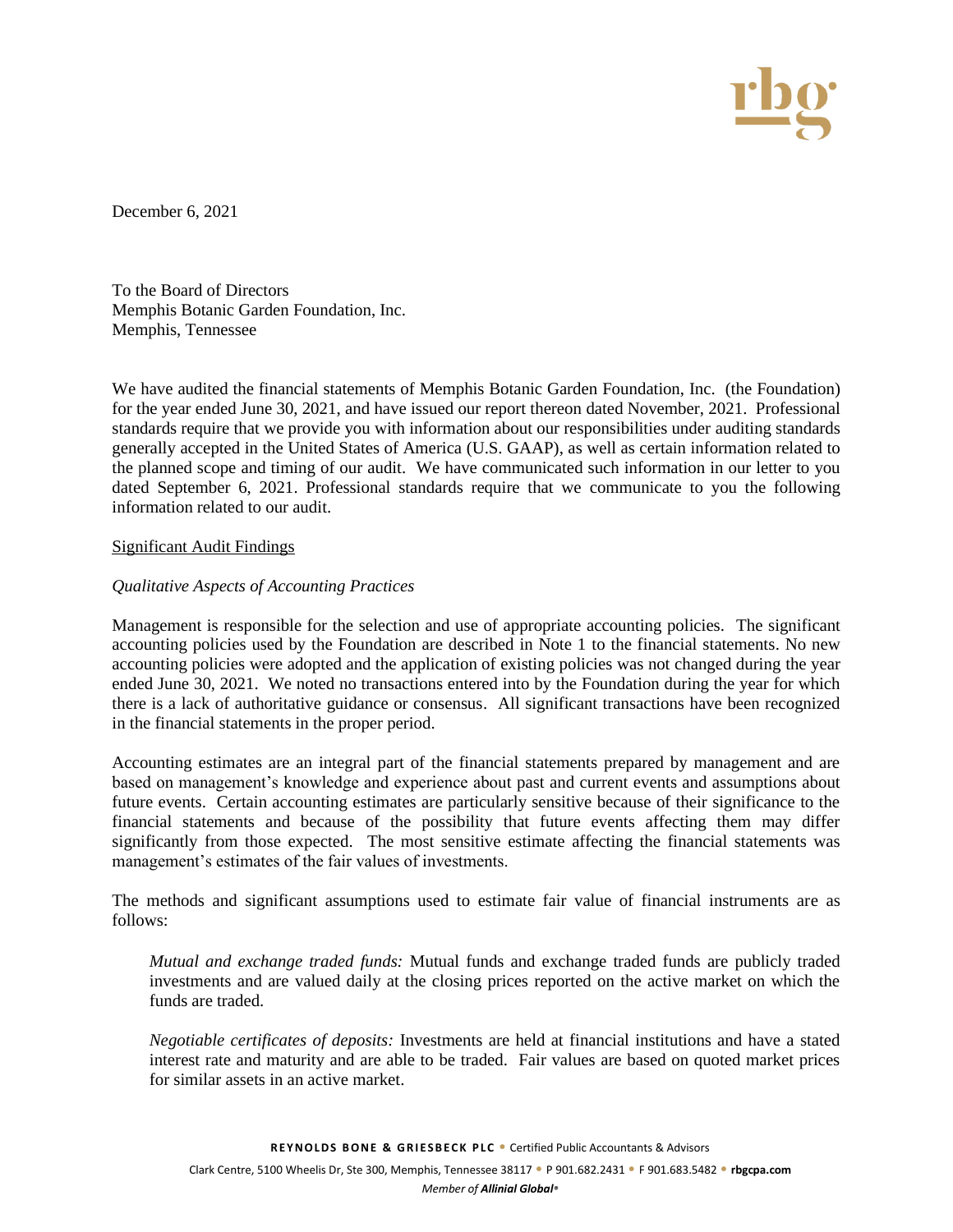

Memphis Botanic Garden Foundation, Inc. December 6, 2021 Page 2

> *CFGM Funds:* There is no limited or no observable market data for some of the prices of investments that are held in the Community Foundation Balanced Pool (the "Pool"), and the resulting fair values of these securities are categorized as Level 3. The Pool is invested in equities, fixed income securities, cash equivalents, alternative investments, and real estate securities. Management of Community Foundation calculated fair value using valuations received from the underlying managers.

We evaluated the key factors and assumptions used to develop the methodology over fair value measurements in determining that it is reasonable in relation to the financial statements taken as a whole.

The financial statement disclosures are neutral, consistent, and clear.

*Difficulties Encountered in Performing the Audit* 

We encountered no difficulties in dealing with management in performing and completing our audit.

### *Corrected and Uncorrected Misstatements*

Professional standards require us to accumulate all misstatements identified during the audit, other than those that are clearly trivial, and communicate them to the appropriate level of management. Management has corrected all such misstatements. In addition, none of the misstatements detected as a result of audit procedures and corrected by management were material, either individually or in the aggregate, to financial statements as a whole.

### *Disagreements with Management*

For purposes of this letter, a disagreement with management is a financial accounting, reporting, or auditing matter, whether or not resolved to our satisfaction, that could be significant to the financial statements or the auditor's report. We are pleased to report that no such disagreements arose during the course of our audit.

### *Management Representations*

We have requested certain representations from management that are included in the management representation letter dated November 30, 2021.